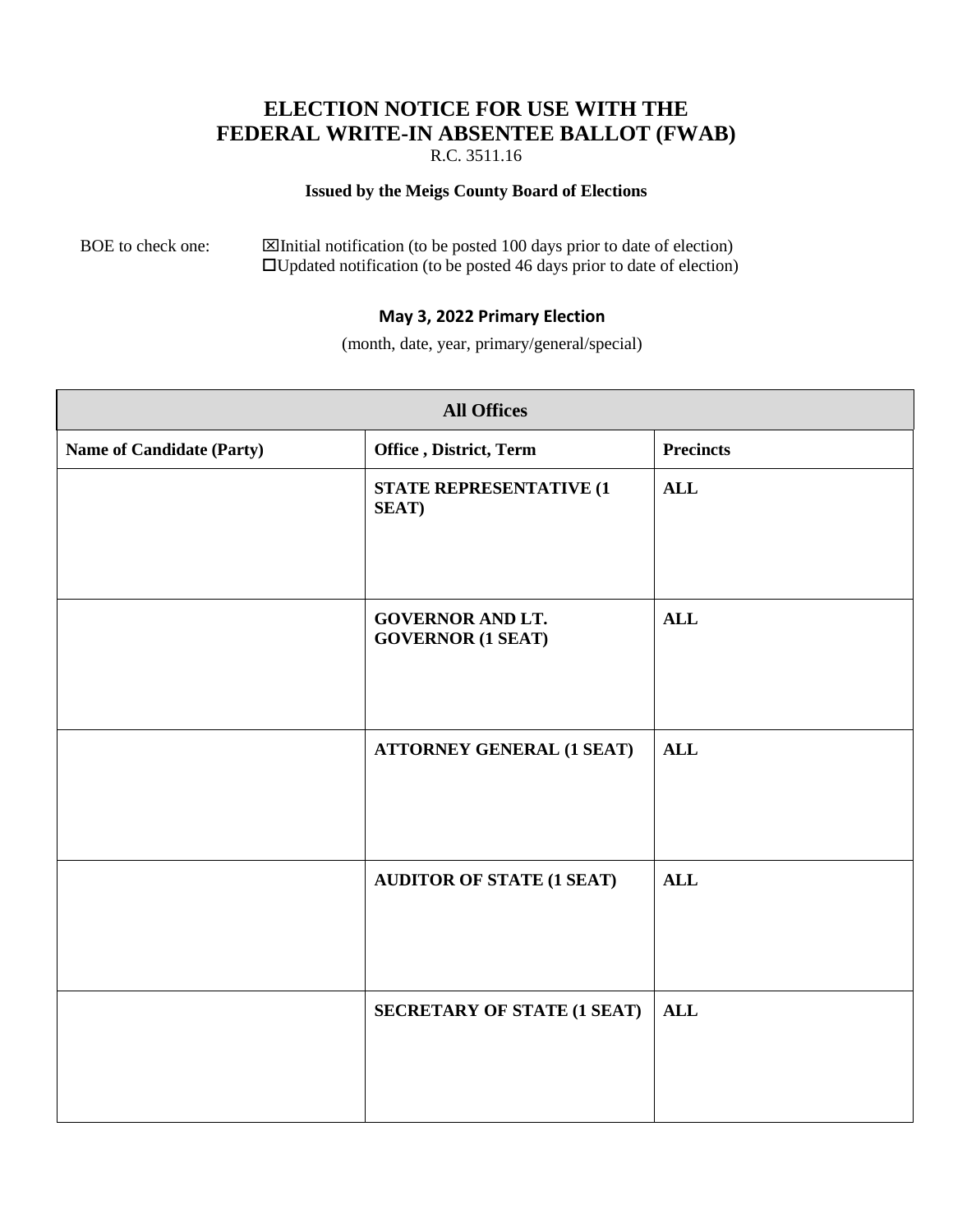| <b>TREASURER OF STATE (1 SEAT)</b>                                       | <b>ALL</b> |
|--------------------------------------------------------------------------|------------|
| <b>JUDGE OF COURT OF APPEALS</b><br>$-4$ <sup>TH</sup> (2 <b>SEATS</b> ) | <b>ALL</b> |
| MEMBER OF STATE BOARD OF<br>$EDUCATION - 8TH$<br>$(1$ SEAT)              | <b>ALL</b> |
| <b>CHIEF JUSTICE OF SUPREME</b><br><b>COURT (1 SEAT)</b>                 | <b>ALL</b> |
| <b>JUSTICE OF SUPREME COURT</b><br>$(2$ SEATS)                           | <b>ALL</b> |
| <b>COUNTY COMMISSIONER (1)</b><br><b>SEAT</b> )                          | <b>ALL</b> |
| <b>COUNTY AUDITOR (1 SEAT)</b>                                           | ALL        |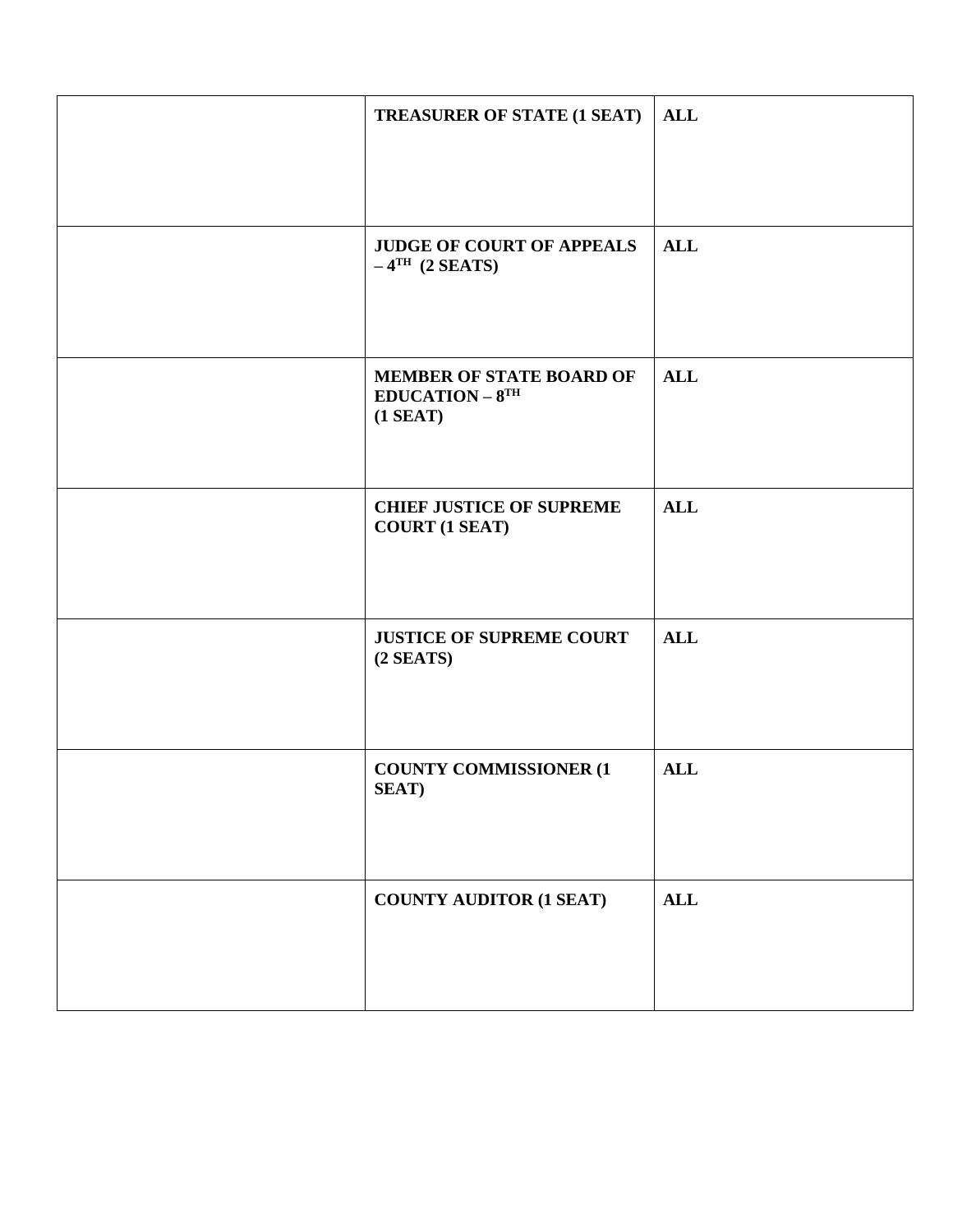| <b>CENTRAL COMMITTEE -</b><br><b>DEMOCRAT</b>   | <b>ALL</b> |
|-------------------------------------------------|------------|
| <b>CENTRAL COMMITTEE -</b><br><b>REPUBLICAN</b> | <b>ALL</b> |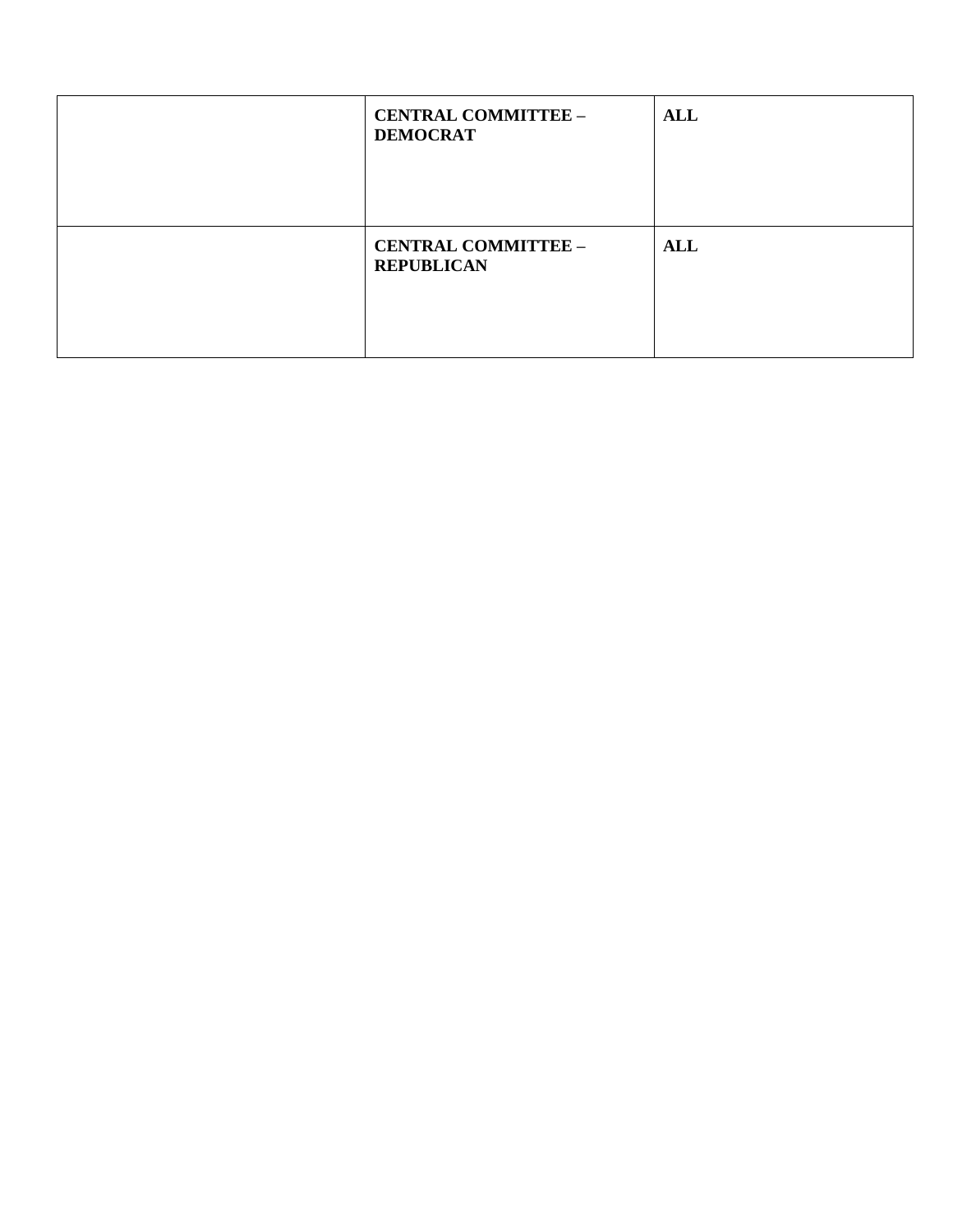| <b>All Issues</b>                     |                    |                  |  |  |
|---------------------------------------|--------------------|------------------|--|--|
| <b>Issue Number, Entity, Overlaps</b> | <b>Description</b> | <b>Precincts</b> |  |  |
|                                       |                    |                  |  |  |
|                                       |                    |                  |  |  |
|                                       |                    |                  |  |  |
|                                       |                    |                  |  |  |